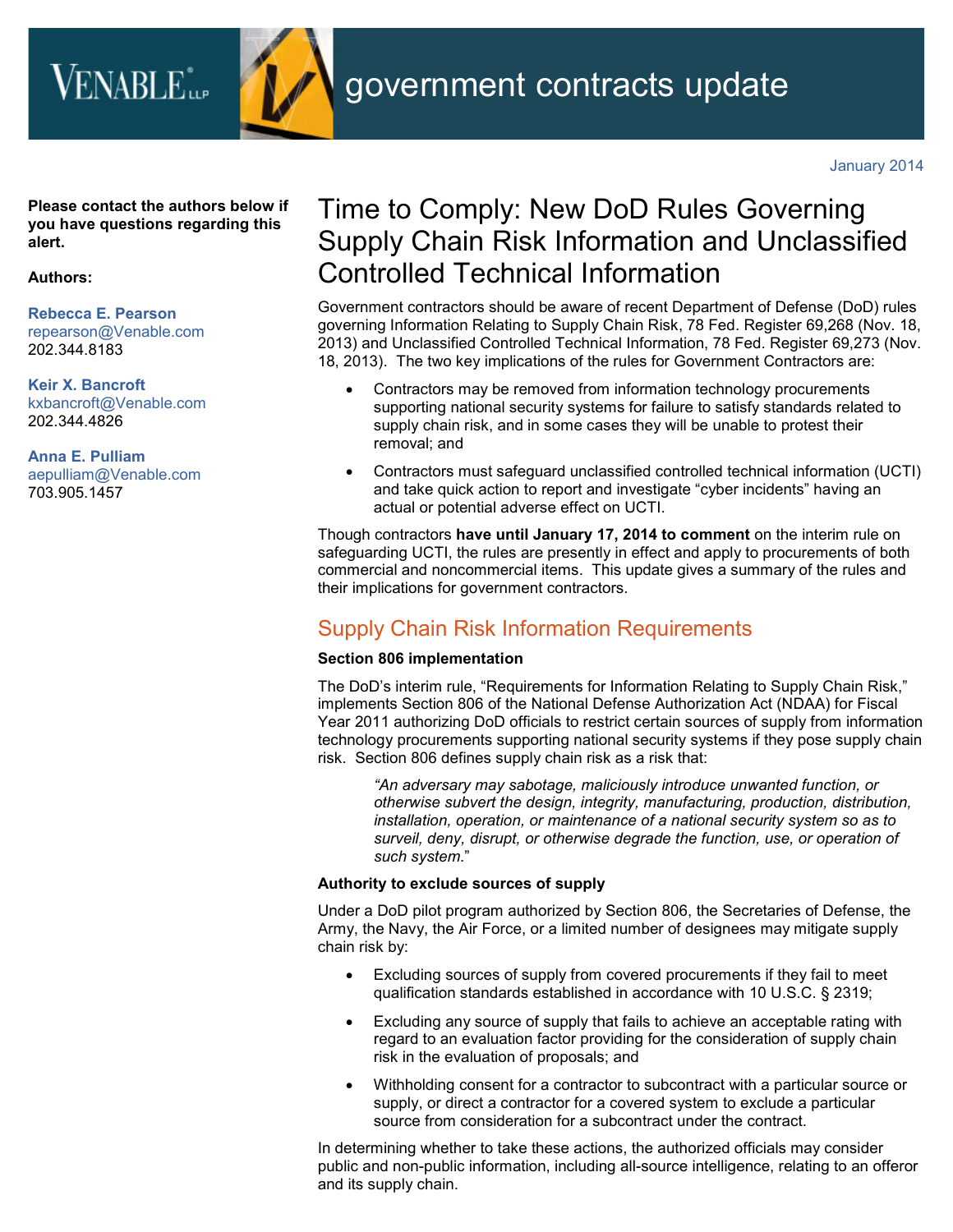# **Information withholding authorized**

The interim rule lacks clarity as to what "qualification standards" or "evaluation factor" sources of supply must satisfy to comply with the rule. Contractors may want to consult FAR 9.2, Qualifications Requirements, for details on how agencies currently implement qualifications requirements under Section 2319. However, authorized officials may limit disclosure of information relating to the basis for excluding certain sources of supply from procurements under the interim rule. In such cases, these actions are not subject to review before the Government Accountability Office or any federal court. These officials are also required to communicate with other federal agencies about other procurements that may be subject to the same supply chain risk.

# **Applicable to IT procurements supporting national security systems**

Though the rule will be applied to a specific subset of national security systems, all DoD components are required to incorporate DFARS Clause 252.239-7017, Notice of Supply Chain Risk, *in all solicitations involving the development or delivery of any information technology* – whether acquired as a service or as a supply – including commercial item procurements, falling both above and below the simplified acquisition threshold. The national security systems under the interim rule:

- Support intelligence activities; cryptologic activities related to national security; the command and control of military forces; and equipment integral to weapon or weapons systems;
- Are critical to direct fulfillment of military or intelligence missions (but do not include systems used for routine administrative and business applications);
- Are protected as classified by Executive Order or an Act of Congress in the interest of national defense or foreign policy.

### **Tips for contractors**

Contractors providing information technology supplies or services should consider the following:

- Contractors are required under the interim rule to "maintain controls in the provision of supplies and services to the Government to minimize supply chain risk."
- Agencies may consider all sources of information in determining supply chain risk; contractors should therefore perform diligence to ascertain if they might trigger a supply chain risk.
- Contractors should perform due diligence on supply chain subcontractors, which may be individually excluded from national security system information technology procurements.

Consider submitting written comments on the rule, which are due by January 17, 2014.

# Safeguarding Unclassified Controlled Technical Information

Contractors must also comply with the DoD's final rule requiring the safeguarding of unclassified controlled technical information that is either resident on or transiting through contractors' unclassified information systems. DoD defines UCTI as technical data or computer software with military or space application that the Department has marked as controlled in accordance with DoD Instruction 5230.24, which covers Distribution Statements on Technical Documents.

# **Required preventative security measures**

Under the rule, a contractor must enact safeguards to provide "adequate security" to its project, enterprise, or companywide unclassified information technology systems to prevent compromise of UCTI. The DoD adopts information security controls prescribed by the National Institutes of Standards and Technology (NIST) as a baseline for ensuring adequate security. Under the rule, a contractor can choose from among the following options:

- Implement specific security controls and methodologies set forth in NIST Special Publication (SP) 800-53, Security and Privacy Controls for Federal Information Systems and Organizations;
- Convince the DoD that some or all of the specified SP 800-53 security controls are inapplicable; or
- Demonstrate that the contractor has applied alternative and equivalent security measures.

To ensure adequate security, DoD requires that contractors use "protective measures that are commensurate with the consequences and probability of loss, misuse, or unauthorized access to, or modification of information." To that end, if a contractor determines additional security measures beyond the SP 800-53 or equivalent controls are necessary, they must be applied.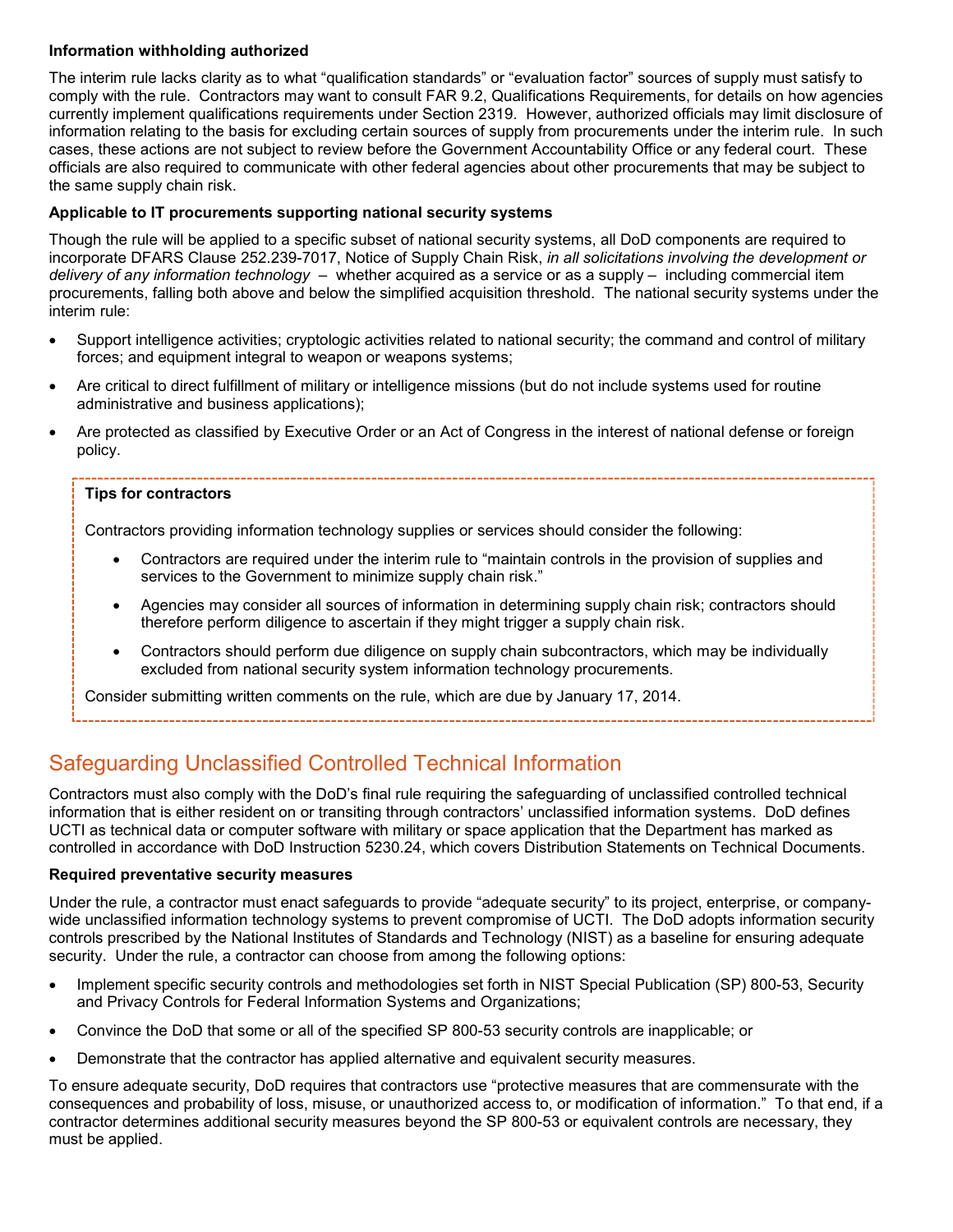# **Cyber incident reporting requirements**

The rule requires contractors to report any "cyber incident" that results in an *actual or potentially adverse effect* on an information system or the information residing on it. A cyber incident includes any exfiltration (including the unauthorized release or copying of data), manipulation, other loss or compromise of UCTI on a contractor or its subcontractor's systems. Contractors must also report any unauthorized access to systems on which UCTI resides.

- Within 72 hours of a cyber incident, a contractor must report to DoD a number of details, which include:
- The type of compromise (for example, unauthorized access or inadvertent release);
- Contracts and DoD programs affected;
- Identification of the technical information compromised;
- The name and CAGE code of the subcontractor if this was an incident on a subcontractor network;
- Date and location of the incident; and
- Any additional pertinent information.

It is important to note that the rule mandates reporting regardless of whether a cyber incident has an actual or a possible adverse effect on UCTI. This language indicates contractors will have to submit reports to DoD within the 72 hour window even if they have not been able to confirm whether there was an actual exfiltration or compromise of UCTI.

#### **Damage assessment support**

After reporting a cyber incident, the contractor must also support the DoD's damage assessment by identifying the specific computers, information systems, and UCTI compromised. For at least 90 days from the date of the cyber incident, the contractor must preserve and protect images of known affected information systems and all relevant monitoring or packet capture data so the DoD may use it if it elects to conduct a damage assessment.

### **Subcontractors and outsourced IT infrastructure**

The rule applies equally to subcontractors; DoD mandates the substance of the UCTI safeguarding requirements be flowed down to subcontracts, even those involving commercial items. In fact, the DoD clarified when promulgating the final rule that IT infrastructure services such as Internet Service Providers (ISPs) and cloud service providers will count as subcontractors for purposes of compliance with the rule. 78 Fed. Register 69,274.

#### **Assessing compliance; no safe harbor provisions**

The rule states that the contracting officer, after consulting with a "security manager" of a requiring activity will assess a contractor's compliance with the rule in the event of a cyber incident. The rule clarifies that though the report of a cyber incident is not enough in itself to constitute evidence that the contractor failed to provide adequate information safeguards for UCTI, or otherwise failed to comply with the rule, it will be considered as part of the contracting officer's overall assessment of the contractor's compliance with safeguarding requirements. DoD also states in the discussion and analysis of the rule that audits or reviews of contract compliance will be conducted at the discretion of the contracting officer in accordance with the terms of the contract. 78 Fed. Register 69,274. The DoD also clarifies that it does not intend the reporting obligation to constitute a safe harbor statement. *Id*. at 69,278.

# **Defining UCTI and prescribing marking requirements**

The DoD re-scoped its rule by focusing on controlled *technical* information. Earlier proposed rules were applicable to the more general category of controlled unclassified information (CUI), but DoD focused on controlled technical information, which it "determined to be of utmost importance and which DoD has existing authority to protect." 78 Fed. Register at 69,274. DoD defines "controlled technical information" as:

#### *"Technical information with military or space application that is subject to controls on the access, use, reproduction, modification, performance, display, release, or dissemination."*

DoD elaborates in its rule that controlled technical information is marked in accordance with distribution statements B through F under DoD Instruction 5230.24, Distribution Statements on Technical Documents, and expressly excludes from its definition information that is *lawfully publicly available without restrictions*. The rule also further defines the term "technical information" as technical data or computer software, as those terms are defined in the clause at DFARS 252.227-7013, Rights in Technical Data – Non Commercial Items, and clarifies those definitions apply regardless of whether or not the clause is incorporated in the solicitation or contract. Some examples of technical information include:

- research and engineering data
- catalog-item identifications
- engineering drawings and associated lists
- **specifications**
- **standards**
- studies
- analyses

• data sets